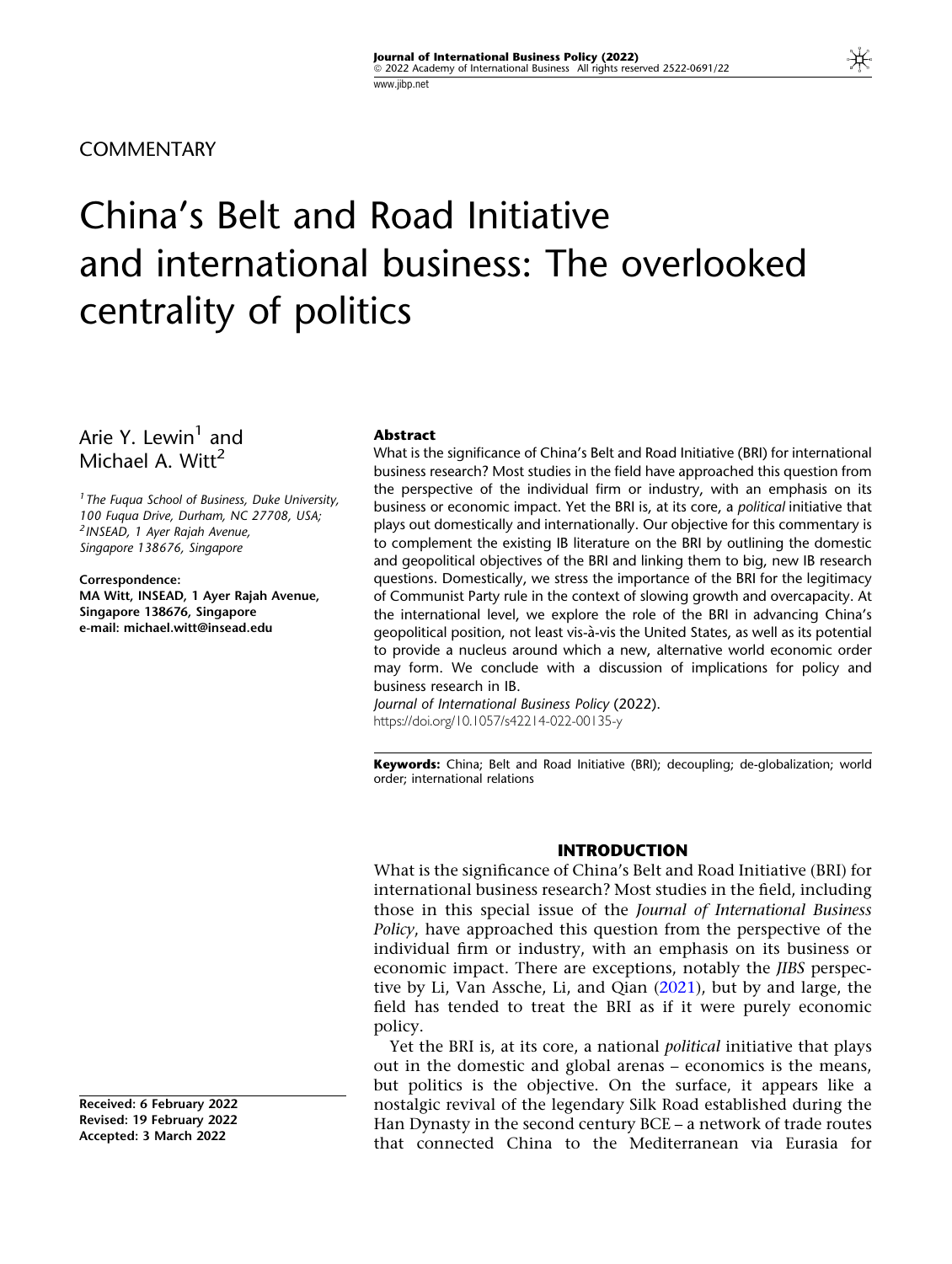centuries. However, the BRI exists, of course, to attain concrete objectives. At the domestic level, it seeks to address critical and existential economic issues to maintain the legitimacy of China's system of governance and authoritarian capitalism. Externally, it pursues a range of geopolitical objectives concerning national security and the institutional infrastructure of the global economy. Coming to terms with these aspects of the BRI not only leads to important policy implications both in China and abroad, but also opens the door to internalizing the global political context in IB theory (Witt, [2019b\)](#page-9-0), especially the duality of de-globalization and decoupling, and tracing its co-evolutionary dynamics over time (Witt, Li, Välikangas, and Lewin, [2021\)](#page-9-0).

Our objective for this commentary is therefore to complement the existing IB literature on the BRI by outlining the domestic and geopolitical objectives of the BRI and linking them to big, new IB research questions. We stress the importance of the BRI for the legitimacy of Communist Party rule in the context of slowing growth by managing domestic overcapacity and generating new sources of growth. At the international level, we explore both the role of the BRI in advancing China's geopolitical position, not least vis-à-vis the United States, as well as its potential to provide a nucleus around which a new, alternative world economic order may form. We conclude with a discussion of implications for policy and business research in IB.

# DOMESTIC OBJECTIVES

The BRI has important implications for China's domestic political agenda. In particular, it relates to the need of the Communist Party of China  $(CPC)^1$ to evolve new levers of GDP growth and solve structural problems in China's domestic economy so as to defend the legitimacy of its continued rule. There are of course other social and economic goals of the BRI, and we take no position whether the BRI has been a success or failure. Our point is to underscore the linkages with key objectives for the CPC.

Given China's record as one of the fastest-growing economies for the most part of the past 40 years, the need to find new sources of growth may seem counter-intuitive. The catch-up growth of China, beginning in 1978, transformed a once destitute country into the world's largest economy.<sup>2</sup> However, spurts of rapid economic development eventually slow down to the pace of a mature

economy. At some point, an economy will experience diminishing returns to more physical capital investments (buildings, roads, railways, machine tools, etc.) while operational and maintenance costs keep rising. This, of course, is the basis of the Solow–Swan growth model (Prescott, [1988](#page-8-0)), and the predicted slowdown has repeated itself for previously fast-developing economies such as Japan, South Korea, Taiwan, Hong Kong, and Singapore (e.g., Economist, [2019\)](#page-8-0).

A crucial question in development economics is, when does the Solow–Swan slowdown happen? Eichengreen, Park and Shin ([2012,](#page-8-0) [2013](#page-8-0)) concluded that fast growth of middle-income countries may decelerate in steps rather than at a single point in time. China experienced its first slowdown in the early 2010s, when GDP growth decelerated from about 10 to about 7%. The second slowdown was predicted to set in around now.

Consistent with this, there are signs that a perfect storm is brewing that could lead to a significant deceleration of GDP growth, and depending on the extent of that slowdown, it could mean that China's economic miracle could have run its course and very likely affect China's emergence as a global economic power. In particular, however, it could affect China's common prosperity social contract which underlies the political legitimacy of the CPC and thus its long-term political survival. Some recent events with adverse impact on the economy may well be temporary in nature, such as the current real estate debt crisis, an electricity shortage that the CCP itself created by restricting coal supplies (especially from Australia), repeated lockdowns necessitated by the current zero-Covid policy, and crackdowns on firms such as Ant and Tencent as well as on sectors such as tutoring and online gaming. However, three items in particular are likely to have lasting long-term impact:

- a demographic transition, by now probably irreversible, that traces back to the long-standing one-child policy and is reflected in rapid societal ageing with a soon-to-be shrinking population;
- poor and further decreasing returns to capital investments, especially in infrastructure, and attendant overcapacity; and
- disappointing results of technological catch-up efforts.

Each of these factors has the potential to depress Chinese GDP growth, with adverse implications for the legitimacy of the CPC's claim on power.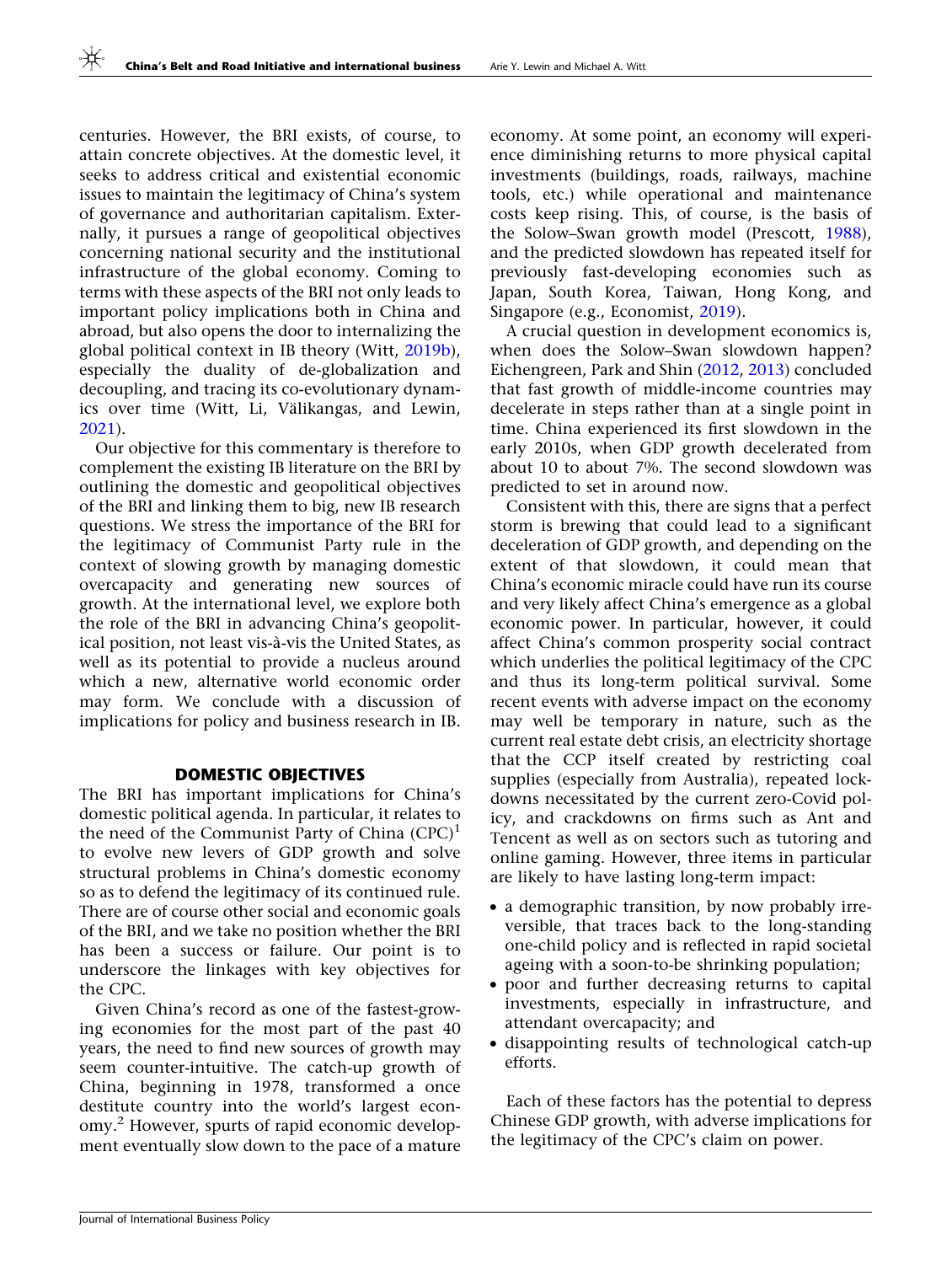In terms of demographics, statistics show a steady decline in China's working-age population since 2010 (World Bank, [2022\)](#page-9-0). China's total population is expected to peak between 2022 and 2030 (Powell, [2022;](#page-8-0) Vollset, Goren, Yuan, Cao, Smith, Hsiao, Bisignano, Azhar, Castro, and Chalek, [2020](#page-9-0); World Population Review, [2022\)](#page-9-0), possibly to decline by half by end of this century (Vollset et al., [2020\)](#page-9-0). Rapid societal ageing will accompany these developments, with the old-age dependency ratio reaching at least 25% by 2030, up from 8.6% in 1990 and 17.0% in 2020 (United Nations, [2019\)](#page-8-0). A declining, ageing population will increase the social welfare burden on the working-age population. Labor costs will continue to rise, and the manufacturing workforce is expected to shrink steadily. China's former demographic dividend from having a large and youthful labor force is transforming to a demographic liability. This effect is exacerbated by poor quality of education in rural China, which may leave a substantial part of the population unemployable for the higher value-added activities that are transforming the future of jobs as countries develop (Rozelle & Hell, [2020](#page-8-0)) and that are likely to become more critical as digitalization proceeds. Not only are these developments likely to affect GDP adversely, they may also increase economic inequality in China further, despite the current CPC emphasis on common prosperity. Neither would be good for the political legitimacy of CPC rule.

Capital and technology could in principle moderate at least the impact on GDP. In practice, this appears unlikely. As for capital investments, much has been unproductive, with the problem worsening over time. While 1 dollar of additional GDP required an investment of about 1.5 dollars in 1993, by 2017, 5.9 dollars were needed, leading the OECD to conclude that ''investment is not made where it would be needed" (OECD, [2019:](#page-8-0) 42). Of US \$11.8 trillion of capital invested from 2015 to 2017 in Chinese companies that ranked among the world's 5000 largest, 80% went to sectors that earned below their cost of capital – these investments destroy value (Bradley, Choi, Seong, Stretch, Tonby, Wang, and Woetzel, [2020\)](#page-8-0). Foremost among these, at 46%, was the domestic services sector, which includes utilities, telecommunications, transportation, real estate, and construction (Bradley et al., [2020](#page-8-0)). Simply put, China has overbuilt an infrastructure of urban housing, office complexes, highways, railroad tracks and trains, power plants, dams, ports and so on, to an extent

that forcing further infrastructure capital investments is having a diminishing impact on economic growth. Scaling back these works, however, invites new problems in that it reduces GDP in the shortterm and requires economic restructuring to reduce overcapacities.

Technological upgrading has also turned out to be harder than anticipated, as illustrated by disappointment with the national initiative ''Made in China 2025,'' which was intended to upgrade and transform Chinese manufacturing industries to world-class levels (tier-1 in global manufacturing) in a bid to avoid the middle-income trap (Lewin, Kenney, and Murmann, [2016\)](#page-8-0). Unveiled by Premier Li Keqiang in 2015, it underestimated the challenge of upgrading the huge and fiercely competitive manufacturing sector, which is mostly dominated by small and medium-sized family enterprises. According to China's Vice-Chairman of the CPPCC National Economic Committee and former Minister of Industry and Information Technology, China remains in the third tier of the four-tier global manufacturing pyramid (China Briefing, [2021\)](#page-8-0). He estimated it would take a further 30 years for China to achieve tier-1 status, given its heavy dependence on imports of basic components and technologies (over 50% imported), integrated circuits (80%), large-scale and high-quality imports of castings and forgings (90%), and high-end hydraulic parts and seals (100%). In his analysis, key areas of weakness include low innovation in manufacturing; a lack of fundamental capabilities such as common key technologies necessary for significant improvements in the manufacturing value chain; and critical equipment that does not match world standards. In short, ''Made in China 2025'' revealed a low absorptive capacity for investments in, and adoption of, the necessary technological capabilities crucial for achieving status of tier-1 manufacturer in global rankings.

Considering all of the above, China thus seems to be well positioned for its second big growth slowdown, at about the moment that Eichengreen et al. [\(2012](#page-8-0), [2013\)](#page-8-0) predicted. If annual GDP real growth in 2022 comes in at about 5%, as seems plausible at the time of this writing, another slowdown might place future growth at about 3%, which is around the level of an advanced industrialized country, though probably well before similar levels of percapita GDP have been reached. For a ruling party that has staked its legitimacy in good part on the promise of producing better lives for all, these developments spell danger. Concerns are likely to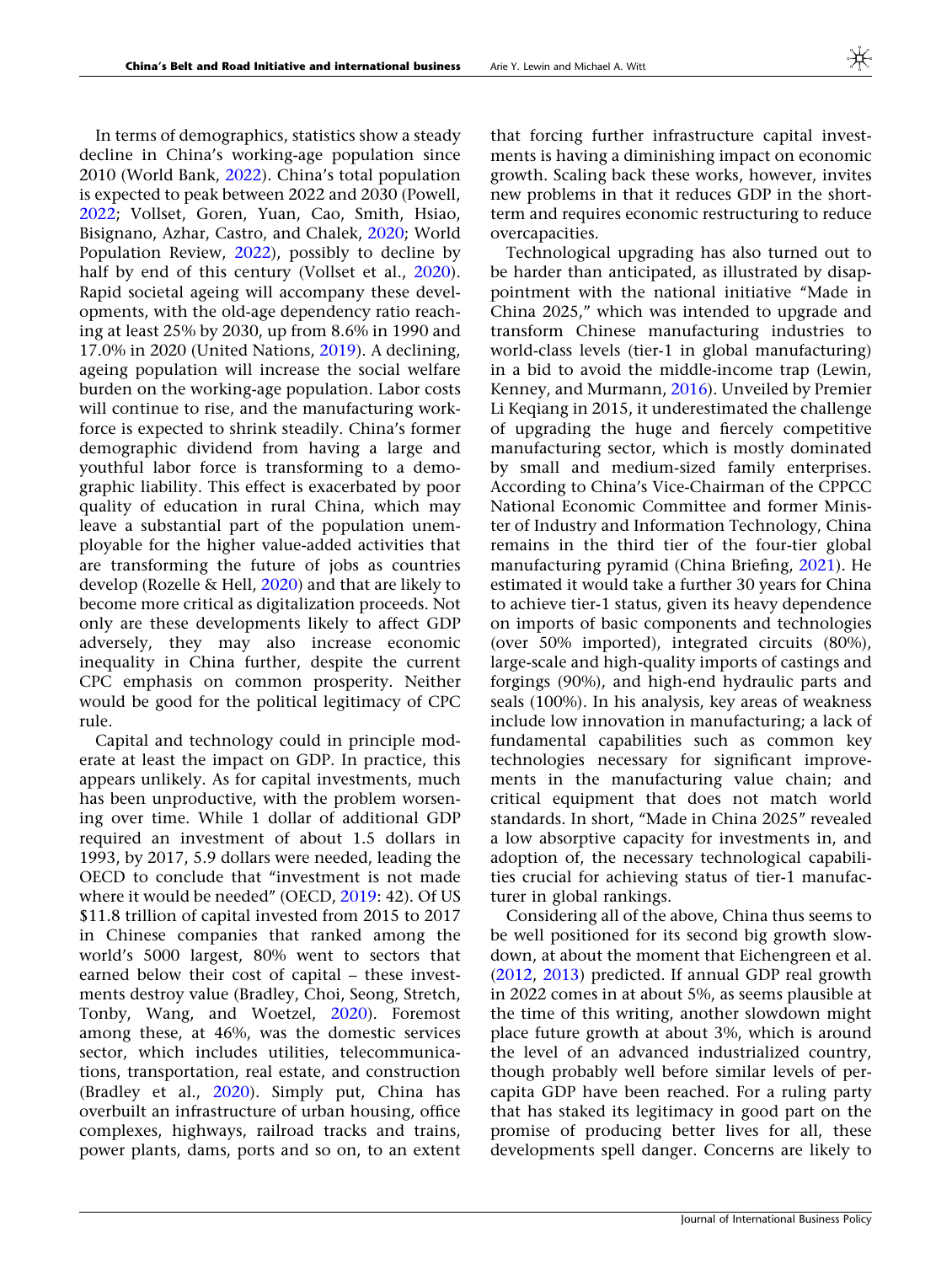be greater still if attendant restructuring of industries with overcapacity – domestic services would be a prime candidate – caused markedly higher levels of unemployment.

Viewed from the perspective of the political survival of the CPC, a key function of the BRI is thus to reduce the negative economic impact of the above issues. It is likely to boost Chinese GDP growth, though estimates of the magnitude vary. Zhai [\(2018](#page-9-0)) predicted a 1.1% increase in GDP by 2030; a World Bank study found a long-term GDP gain between 9.0 and 11.2% (de Soyres, Mulabdic, and Ruta, [2019](#page-8-0)); and Cebr, a consultancy, estimated an increase in Chinese GDP of 4.2% by 2040 (Cebr, [2019\)](#page-8-0). The BRI also helps address the problem of overcapacity (Ferdinand, [2016](#page-8-0)). From its launch in 2013 to 2020, China invested over US \$80 billion in 70 partner countries (Dossani, Bouey, and Zhu, [2020\)](#page-8-0). Since some 89% of projects were awarded to Chinese contractors (Lew, Roughhead, Hillman, and Sacks, [2021](#page-8-0)), the BRI has enabled China to export its excess capacity through the internationalization of the construction sector, with two Chinese construction firms now established among the world's top seven (Lew et al., [2021\)](#page-8-0).

These are not the only avenues by which BRI might produce economic benefits for China to help retain political legitimacy for the CPC. Providing the impetus for modern economic development in BRI partner states could create larger markets for Chinese companies (Layne, [2018](#page-8-0)). China might be able to use the BRI to set global standards that benefit its industries (de la Bruyère,  $2021$ ), and it would stand to gain further if infrastructure improvements attained through BRI projects made partner countries more viable as investment destinations. African economies, for instance, could be of significant interest to Chinese firms with business models requiring a large supply of cheap labor that is no longer available in China (see Ado & Su, [2016\)](#page-8-0). Rather than winding these companies down, China might try to rebuild its factory of the world in Africa. The Chinese economy could gain in several ways. Chinese firms might produce, in China, higher value-added components that are then assembled in Africa – in effect replicating the processing trade model that Western firms implemented in China by offshoring assembly of imported inputs to China (Dai, Maitra, and Yu, [2016\)](#page-8-0). Assuming profitable operations, factor income from these operations would also make a positive contribution to the Chinese economy, not

through GDP but through Gross National Income.<sup>3</sup> Promoting labor-intensive operations in Africa could also have the geopolitically desirable (for the CPC) effect of building up competitors to India's labor-intensive industries, thus delaying Indian economic development. It could also tie African nations more closely to China.

Even if all these expected economic benefits failed to materialize, the CPC might still be able to leverage the BRI for domestic legitimacy. As we will discuss below, foreign policy objectives loom large in the BRI. The BRI could therefore be sold to the Chinese people as a large-scale patriotic project for the greater good of the nation – specifically, for China's status and security in the world. If at least part of the people could be convinced that slower growth and continuing or rising inequality are necessary sacrifices in this context, the CPC may be able to buy itself additional breathing room.

# GEOPOLITICAL OBJECTIVES

As this last point has illustrated, the BRI is also intricately linked to China's geopolitical strategy. Table [1](#page-4-0) provides an overview of key strategic objectives served by the BRI, their underlying motivations, and how the BRI helps address them. This list is illustrative rather than exhaustive, and we take no position on the question whether these objectives make sense; whether the CCP created the BRI specifically with all these elements in mind; or whether it has already successfully attained its objectives. But we do agree with prior analysis that it has the potential to make meaningful strategic contributions.<sup>4</sup>

A key objective of the BRI, as discussed in the preceding part, is to shore up Chinese GDP (Clarke, [2018;](#page-8-0) Mobley, [2019\)](#page-8-0). Beyond the domestic-level political objectives already noted, this has major implications for China's international political position. Viewed from a realist perspective, GDP is a key indicator of national power. Most importantly, GDP correlates with the resources available to states for conversion into military power by buying equipment and building up standing armies. However, GDP also indicates the potential for economic coercion (see Gelb, [2009](#page-8-0)). For instance, a very large market, like China, can leverage its size by cutting off imports from a much smaller one, like Australia, in the knowledge that the resulting economic damage weighs much more heavily on the latter. The significance of maintaining GDP growth thus goes well beyond that of the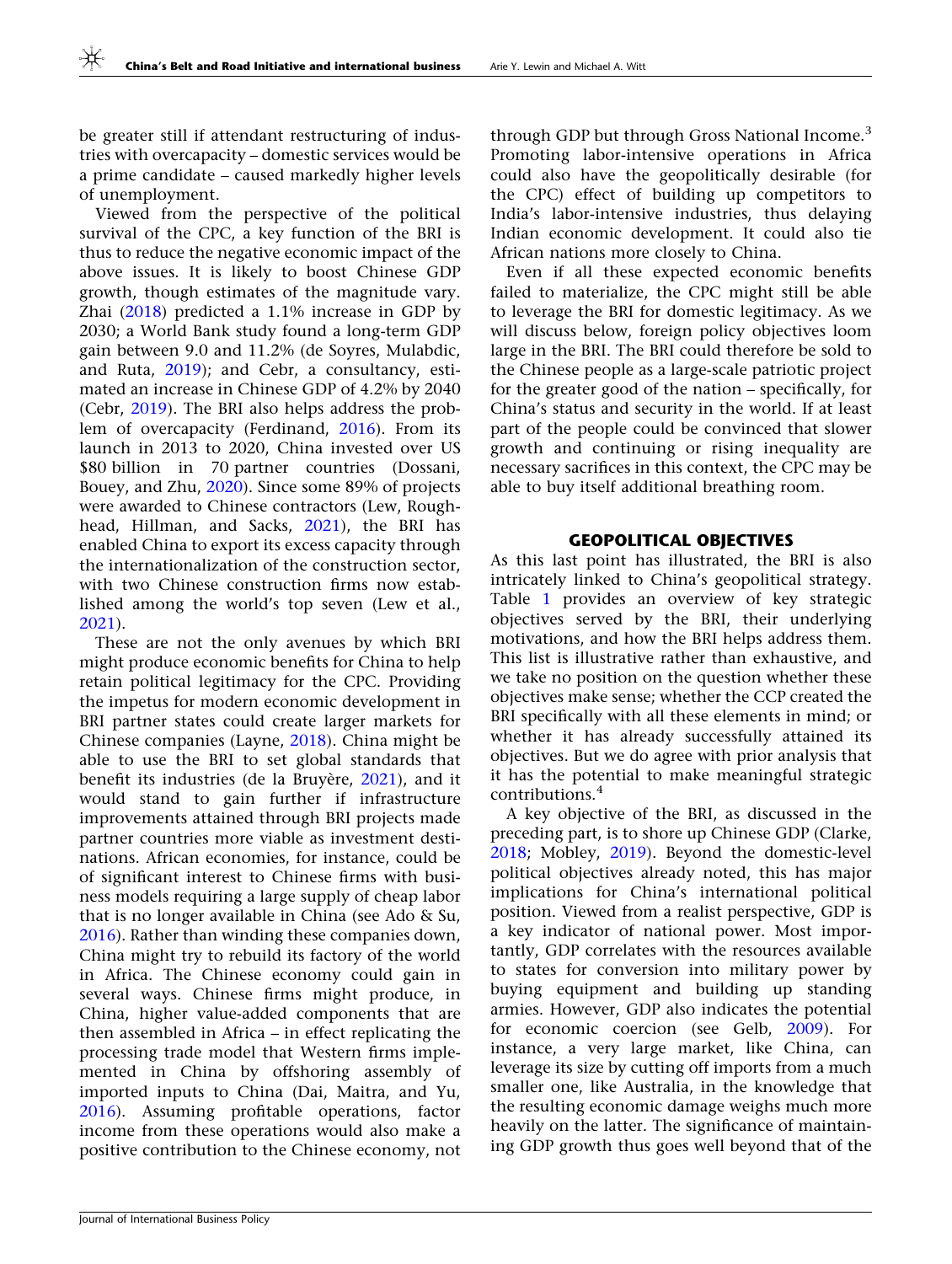| Objectives                                                       | Motivation                                                                                                               | Instrumental value of BRI                                                                                                                                     |
|------------------------------------------------------------------|--------------------------------------------------------------------------------------------------------------------------|---------------------------------------------------------------------------------------------------------------------------------------------------------------|
| Grow GDP                                                         | GDP is a key source of power in<br>international politics                                                                | Shore up domestic firms by creating new overseas<br>infrastructure opportunities, securing supplies, transferring<br>factory of the world to Africa           |
| Increase global presence<br>and prestige<br>Weaken US strategic  | Increase China's soft power that can be<br>used to influence other nations<br>Secure China by stabilizing or controlling | Offer no strings attached support for economic projects,<br>sharing of Chinese development experience<br>Draw Russia and "Stan" states into Chinese sphere of |
| threat                                                           | continental hinterland and maritime<br>buffer zone                                                                       | influence, secure control of first island chain                                                                                                               |
| Develop multiple trade<br>routes                                 | Reduce chokepoints for Chinese trade,<br>especially energy imports ("Malacca<br>Dilemma")                                | Develop alternative transport routes (Myanmar, Pakistan)                                                                                                      |
| Increase naval reach to<br>protect Chinese<br>shipments          | Counter the risk of harassment or<br>blockade by opposing powers                                                         | Obtain access to or control of overseas strategic ports<br>(Myanmar, Pakistan, Sri Lanka)                                                                     |
| Divide potential<br>opposing blocs, e.g.,<br><b>ASEAN and EU</b> | Maintain China's weight in world politics<br>by preventing balancing coalitions                                          | Extend economic benefits in exchange for bandwagoning<br>(e.g., Cambodia), debt trap diplomacy $\rightarrow$ dependence                                       |
| Build an alternative<br>world institutional order                | US-led order is perceived as biased against<br>China                                                                     | Create AIIB, facilitate use of CNY, supplant WTO, build China-<br>friendly coalitions                                                                         |

<span id="page-4-0"></span>Table 1 Foreign policy objectives, motivations, and BRI contributions

need of the CPC to maintain legitimacy at home; it is also a key ingredient in giving China as much power, and thus ability to attain its objectives over the resistance of others, as possible in the international arena.

A second key objective is to increase China's global presence and prestige (Clarke, [2018;](#page-8-0) Mobley, [2019\)](#page-8-0) and attendant soft power (Nye, [1990](#page-8-0)). In contrast to the West, China under the BRI provides support for economic projects that have no strings attached to them (or at least appear not to). In particular, China generally brackets the political governance of the recipient country from the discussion. Unlike Western countries, China can also legitimately point to a wealth of recent experience with economic development and claim that it is sharing this experience with partner countries through BRI projects. To the extent both are seen as credible in partner countries, China's reputation abroad may benefit, which in turn implies an increase in soft power – the ability to coopt rather than coerce – that could be used to influence partner and non-partner countries alike (Nye, [2020;](#page-8-0) Turcsanyi & Kachlikova, [2020](#page-8-0)).

A third point identified in the literature is the potential utility of the BRI to counter the strategic threat the United States poses to China (Cau, [2018;](#page-8-0) Clarke, [2018;](#page-8-0) Ferdinand, [2016;](#page-8-0) Mobley, [2019\)](#page-8-0). Viewed through a realist lens, China's economic and military rise represents a challenge to US hegemony (Witt, [2019a](#page-9-0)). Historically, similar

configurations have generally led to global war. For instance, in the Western context, 12 out of 16 similar challenges to hegemony since the late 15th century resulted in major war, including World Wars I and II (Allison, [2017](#page-8-0)). Viewed in this context, it is not surprising for China to seek to reinforce its strategic position relative to the United States.

In practical terms, this means securing China's continental hinterland – the source of most historical invasions of China – as well as creating a maritime buffer zone against US encroachment from the sea. The BRI may support these efforts by bringing Russia and Central Asia into China's sphere of influence and helping stabilize their governments by fostering economic development. To the extent these measures succeed, friendly relations with Central Asia may also help China retain firm control of Xinjiang, which not only connects China with Central Asia but is also critical to other strategic objectives discussed below. On the maritime side, China's strategic aim is to be able to deny access to the United States Navy at least within the so-called first island chain (roughly formed by Japan, Taiwan, the Philippines, and Borneo's East Malaysia) (see Nye, [2020](#page-8-0)), both to reduce military risk for the mainland and to curb the ability of the United States to offer naval support to Taiwan should China decide to attack the island. Control of the South China Sea is central to this effort, and BRI measures, especially the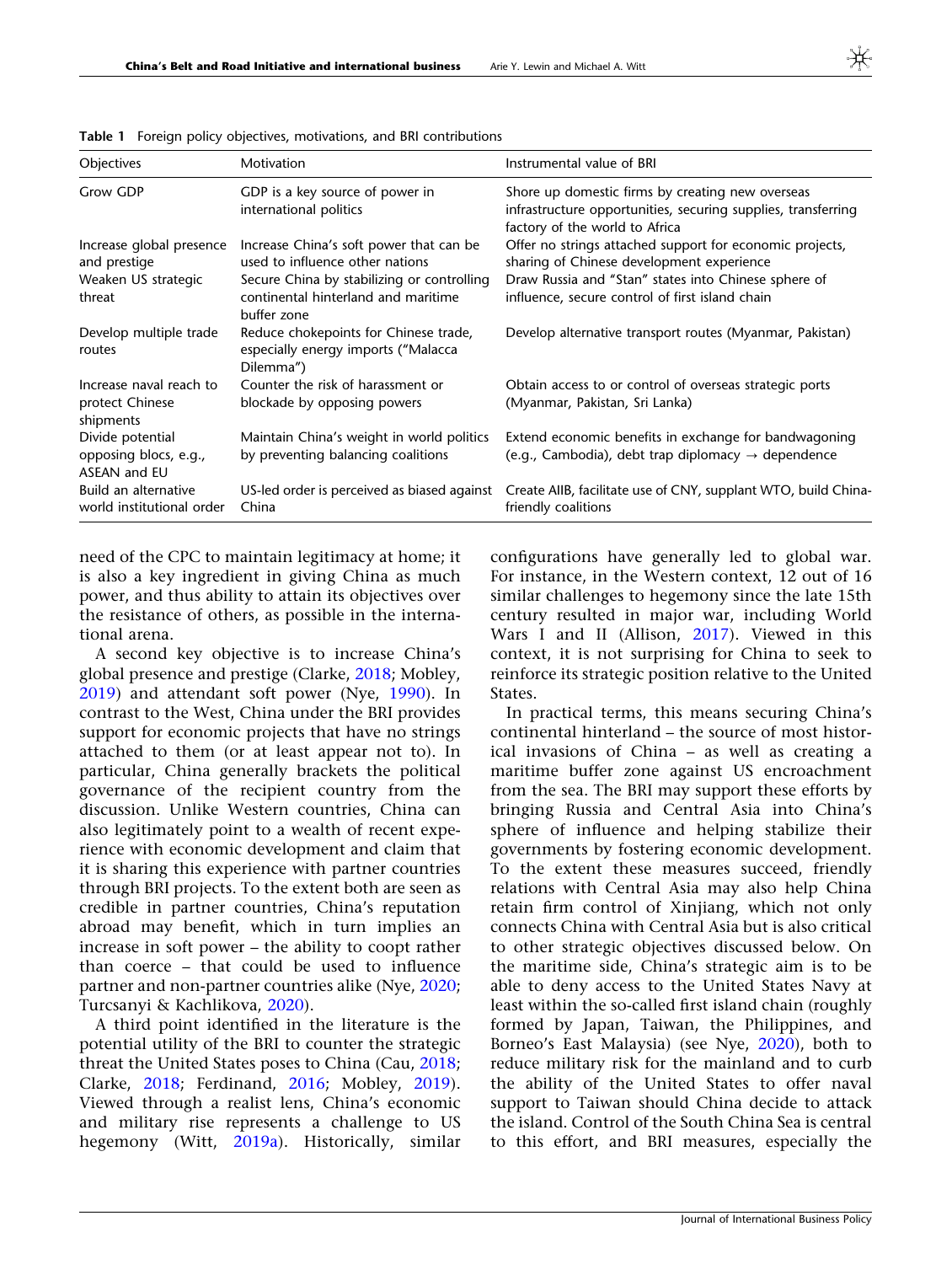economic dependencies it has fostered with some states (Cambodia, Laos, and Myanmar in particular, see Shambaugh, [2018\)](#page-8-0), have been helpful for preventing unified push-back from Southeast Asian states against China achieving its objective.

Related to the strategic threat by the United States is a further objective, namely, the development of multiple trade routes (Cau, [2018;](#page-8-0) Clarke, [2018;](#page-8-0) He, [2019](#page-8-0); Mobley, [2019\)](#page-8-0). A heavy focus of Chinese outward foreign direct investments, especially in its initial stages, was to increase control of critical natural resources (Buckley, Clegg, Cross, Liu, Voss, and Zheng, [2007](#page-8-0)). However, these resources still need to reach China, and Chinese trade, and especially its energy and resource imports, are vulnerable at critical chokepoints. Of particular concern for China is the ''Malacca Dilemma.'' Over 70% of Chinese oil and gas imports and around 60% of Chinese trade pass through the Strait of Malacca (Paszak, [2021](#page-8-0)), which is narrow enough for a rival nation such as the United States to block in case of a conflict. China has sought to counter this geopolitical vulnerability by initiating multiple alternative transportation routes. In particular, the China-Pakistan Economic Corridor (CPEC) is intended to build new transportation and power infrastructure from Xinjiang across Pakistan to the Arabian Sea, thus bypassing the Malacca Strait and avoiding passage around a potentially antagonistic India. Further BRI initiatives include oil and gas pipelines leading from the Kyauk Pyu port in Myanmar to China.

In parallel to this, China has been building out maritime trade routes, and protecting them represents a further BRI strategic objective (Mobley, [2019\)](#page-8-0). To this end, China has worked to gain access to, or control of, ports in overseas strategic locations. Prominent among these are Gwadar and Kyauk Pyu, which are, respectively, the Pakistan and Myanmar termini for the pipelines and transportation routes mentioned earlier. They further include Hambantota port, which Sri Lanka signed over to China for 99 years in December 2015 when it became clear that it could not repay Chinese loans (creating accusations that China was extending unsustainable BRI lending to secure strategic assets, a practice dubbed "debt traps," see Lew et al., [2021\)](#page-8-0). China has thus succeeded in surrounding India with BRI ports under its control, raising Indian concerns that China was pursuing a ''string of pearls'' strategy designed to encircle and contain it. These projects combine with multiple additional port projects heavily concentrated in areas

providing strategic resources – of the at least 35 ports China has helped finance over the past 15 years, about half are in Africa and the Middle East (Adi-Habib, [2018](#page-8-0)). At least some of these ports may also, over time, evolve into Chinese naval bases (Huang, [2021\)](#page-8-0).

The BRI has further served the strategic objective of dividing potentially opposing blocs, especially ASEAN, but also the EU (Mobley, [2019\)](#page-8-0). A core prescription of realism is for states wanting to retain their independence to balance against powerful states to prevent them from controlling or absorbing them. Apart from building up their own power, smaller states in particular need to rely on alliances with other states in the hopes of jointly cancelling out power advantages of larger states. The incentive for powerful states, on the one hand, is to prevent the emergence of such alliances through a ''divide and conquer'' approach. Economic leverage from the BRI has helped China keep ASEAN divided against itself, with Cambodia, Laos and Myanmar effectively doing China's bidding, as noted earlier (Shambaugh, [2018\)](#page-8-0). A united front of ASEAN against China, such as joint resistance against China's taking control of the South China Sea, is consequently impossible – and since ASEAN requires decisions by consensus (ASEAN, [2007](#page-8-0)), the overall effect is to neuter the bloc.

China has executed a similar strategy in the EU. Two-thirds of EU members have signed on to the BRI, effectively dividing the EU against itself. For example, in April 2020, 52% of Italians polled identified China as the most friendly foreign country, while 45% pointed to Germany as number one among Italy's enemies (''paesi nemici''), fol-lowed by France (38%) (Bechis, [2020;](#page-8-0) Münchau, [2020\)](#page-8-0). Noteworthy is especially China's ability to split off Eastern European countries by providing economic benefits through the BRI (Brattberg & Feigenbaum, [2021\)](#page-8-0). As a result, China has been able to influence or fend off at least some EU measures, such as moves towards stronger protection of strategic sectors in Europe against foreign (more specifically, Chinese) takeovers (Münchau, [2020](#page-8-0)). The overall effect is, from China's perspective, a greatly reduced risk of a united EU front against Chinese interests.

Reducing agency of ASEAN and the EU also link to the last item on our list of BRI objectives: the creation of an alternative world institutional order reflecting Chinese interests and preferences (Cau, [2018;](#page-8-0) Clarke, [2018](#page-8-0); Johnston, [2019](#page-8-0); Layne, [2018;](#page-8-0) Mobley, [2019](#page-8-0); Teece, forthcoming). International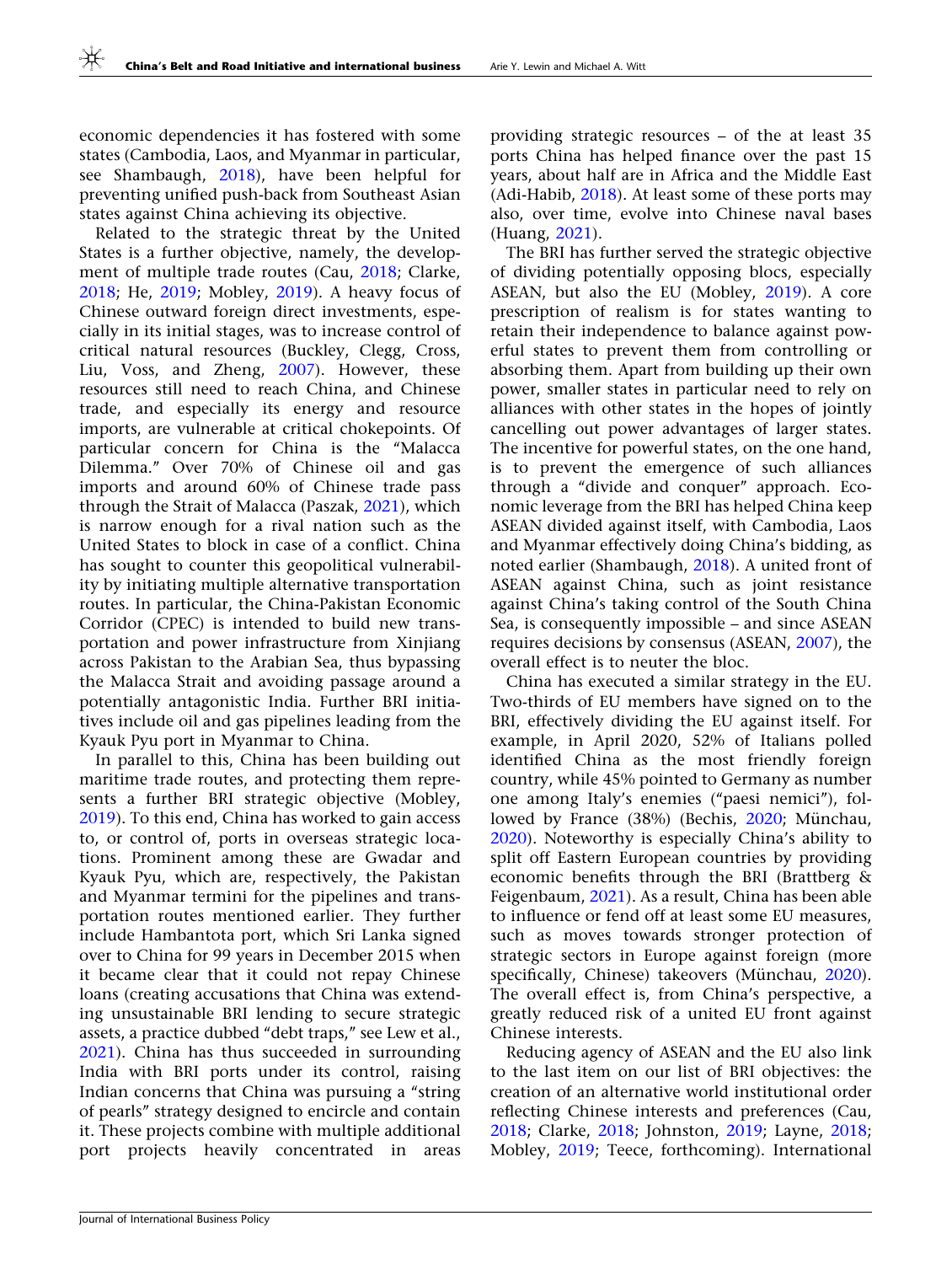relations theories largely concur that the current institutional world order is a product of US preferences, disagreeing only on the question whether the United States alone (realism) or a coalition of powerful advanced industrialized countries (liberalism) put it in place (see Witt, [2019b\)](#page-9-0). It is also clear that this institutional infrastructure has failed to adapt to the rise of new powers (Witt, [2019b\)](#page-9-0). These institutions continue to serve the interests of their original creators, giving China an incentive to create their own (Layne, [2018](#page-8-0); Zhou & Esteban, [2018\)](#page-9-0).

The BRI may help China counteract this situation both directly and indirectly. In direct terms, China has drawn on the BRI to create an emergent parallel institutional infrastructure. The best-known example is the Asian Infrastructure Investment Bank (AIIB), a multilateral development bank under Chinese leadership that provides funding for infrastructure projects. It is seen as China's (initial) answer to Western and Japanese domination especially of the Asian Development Bank, but also the World Bank and the International Monetary Fund (Liao, [2015](#page-8-0)). Another example is the objective of using the BRI for the internationalization of China's currency, the Chinese Yuan (CNY) (Ferdinand, [2016;](#page-8-0) Liang, [2020](#page-8-0)). The United States has been deriving considerable benefits from controlling the world's reserve currency, including the ability to finance its public debt at low interest rates and the ability to weaponize the US dollar against foes (Carbaugh & Hedrick, [2009](#page-8-0); Rotblat, [2017](#page-8-0)). It would take exceptional restraint for China, whose economy became the world's largest<sup>5</sup> half a decade ago (at purchasing power parity), to continue to forgo these benefits to the advantage of the United States. In indirect terms, to the extent the BRI succeeds in drawing the recipient countries closer to China – through economic benefits for the former or economic dependency on the latter – China may be able to leverage the BRI to build a growing coalition willing to support Chinese foreign policy objectives.

### IMPLICATIONS

At the start of this paper, we argued that counter to its treatment in most of the IB literature, the BRI is foremost a political rather than an economic project: the means are economic, but the ends are political. In support of this contention, we have reviewed a large range of domestic and international political objectives that China may pursue in the context of the BRI. While the BRI has important implications at the organizational level that continue to be worth studying, for a holistic understanding of the BRI and its implications, the IB literature needs to extend greater efforts to conceptualize and explore the underlying political objectives.

With this in mind and with a view to policy, it seems to us that among the kinds of research we need more of are contributions that evaluate whether BRI measures are working and why (not). In this context, it would be crucial go to beyond evaluating the BRI in terms of financial or economic returns, such as the contention that China is not getting much of a return on investment from the BRI (Cau, [2018;](#page-8-0) Mobley, [2019](#page-8-0)). Perhaps some BRI measures may not make sense economically, but how do they measure up with respect to their political objectives? It seems likely that if both dimensions, economics and politics, are considered, the scorecard may well look more favorable.

We also need more research that explores policy responses by other countries, whether BRI antagonists or partners. With respect to the former, it is clear that at least some BRI aspects threaten the interests of the United States and the EU. How should they best counter these efforts? For example, how does the recently announced Global Gateway program by the EU stack up against the BRI? How likely is it to attain its objectives, and where could it be fine-tuned? With respect to the latter (BRI partner countries), might they stand to gain from competing programs pushed by different powers and blocs? If so, what might they do to foster such competition? Could they gain an advantage for themselves by playing off these actors against one another, and if so, how should they proceed?

In this context, it seems to us that there is also ample scope for research that evaluates the role of international business not only in promoting BRI objectives, a tool China clearly has been leveraging, but also for thwarting them. Early IB works, for instance, saw multinational enterprises (MNEs) as tools of asserting hegemony (Gilpin, [1975;](#page-8-0) Hymer, [1976\)](#page-8-0). To the extent modern Western MNEs focusing on maximizing shareholder value can be leveraged for any state political goals – a research topic worth exploring in its own right – what policies might their home countries adopt to weaken the impact of the BRI? Indeed, what policies might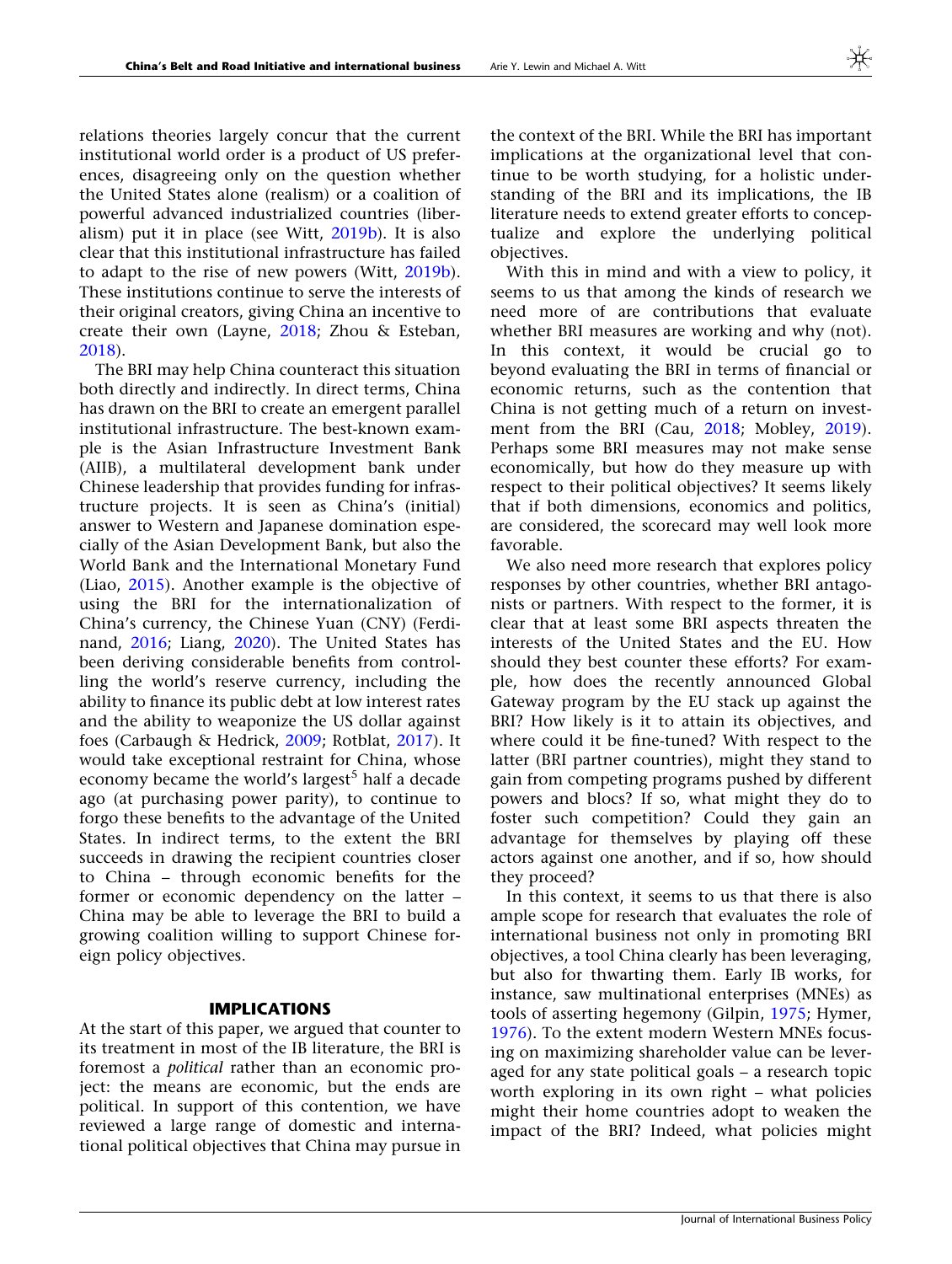Western home countries adopt to reassert control over their MNEs?

China's institution building in the context of the BRI may also afford important insights into the future of (de-)globalization and decoupling. International relations theory is clear that the current global political configuration is conducive to deglobalization and, facilitated by divergent institutional structures, its replacement by regionalization with attendant (partial) decoupling (Witt, [2019b\)](#page-9-0). Theory also predicts that as China's power increases, any global institutions that could underpin a future wave of globalization would strongly reflect Chinese preferences (Witt, [2019b\)](#page-9-0). What is not known, however, is what this order could look like. Developments in the context of the BRI could help fill this gap, with attendant implications for MNEs' global strategies. For instance, extrapolating from China's documented tendency to punish less powerful countries economically for disagreeing with China (Witt, [2019a](#page-9-0)), it is imaginable (though far from certain) that in such an order, outcomes may be more strongly determined by power differentials between home and host countries than at present. IB theory would almost certainly need amending or extending as a result, e.g., in the context of location decisions.

The present coexistence of old and nascent orders could further open up theoretically interesting opportunities of agency for both, states and advanced economy MNEs (see also Teece, forthcoming). For example, BRI partner countries have an incentive to maximize economic gains and retain as much independence as possible by playing China off against its key political competitors. One avenue might be to take BRI money while offering informal encouragement and support to non-Chinese MNEs, which would at least partially negate the expected benefits of the BRI for Chinese MNEs. The incentive to do so may well increase with the size of BRI projects already committed, as the prospect of future BRI projects may be inversely related to the magnitude of projects already received. Spending more money on a given BRI partner country could thus have the ironic effect of enticing the partner to work against Chinese interests by promoting advanced economy MNEs, which may be happy to capture these opportunities. How do these and other dynamics play out to affect the receptivity of BRI partner countries to non-Chinese MNEs, and how do non-Chinese MNEs respond?

And what are the implications for our understanding of how powerful states shape and possibly impose regional or world orders in the face of countervailing agency by other countries and third country MNEs?

It seems to us that a stronger recognition of the political foundations of the BRI would open up a vast and likely highly rewarding range of research opportunities. It is our hope that IB scholars will capture them.

## ACKNOWLEDGEMENTS

We thank JT Li and Ari van Assche for their constructive editorial guidance and helpful feedback. We are further grateful to Greg Linden and David Teece for their comments on an earlier draft.

### **NOTES**

<sup>1</sup>We focus here on the role of the CPC rather than the Chinese government because in contrast with much of the rest of the world, in the Chinese political system, party supersedes government. This is evident, for instance, in the continual CPC leadership of the country provided for in the Chinese constitution.

<sup>2</sup>In terms of GDP at purchasing power parity, which is the appropriate measure for comparing economic size internationally.

<sup>3</sup>GNI is defined as GDP + (factor income from abroad – factor income to abroad).

4 Where appropriate, we will draw on relevant theories of international relations, especially realism (Waltz, [1979](#page-9-0)) and liberalism (Moravcsik, [1997](#page-8-0)). A detailed review of these theories and their implications for the geostrategic challenges China faces and poses is beyond the scope of this work. We refer the reader to our prior work on this specific topic (Witt, [2019a](#page-9-0)).

5 A common source of confusion is the use in international relations analyses of national level GDP rather than of per-capita GDP. Total size of GDP is an indicator of the power of a nation. Percapita GDP denotes standards of living within that nation. The key variable in international relations is power, not standards of living.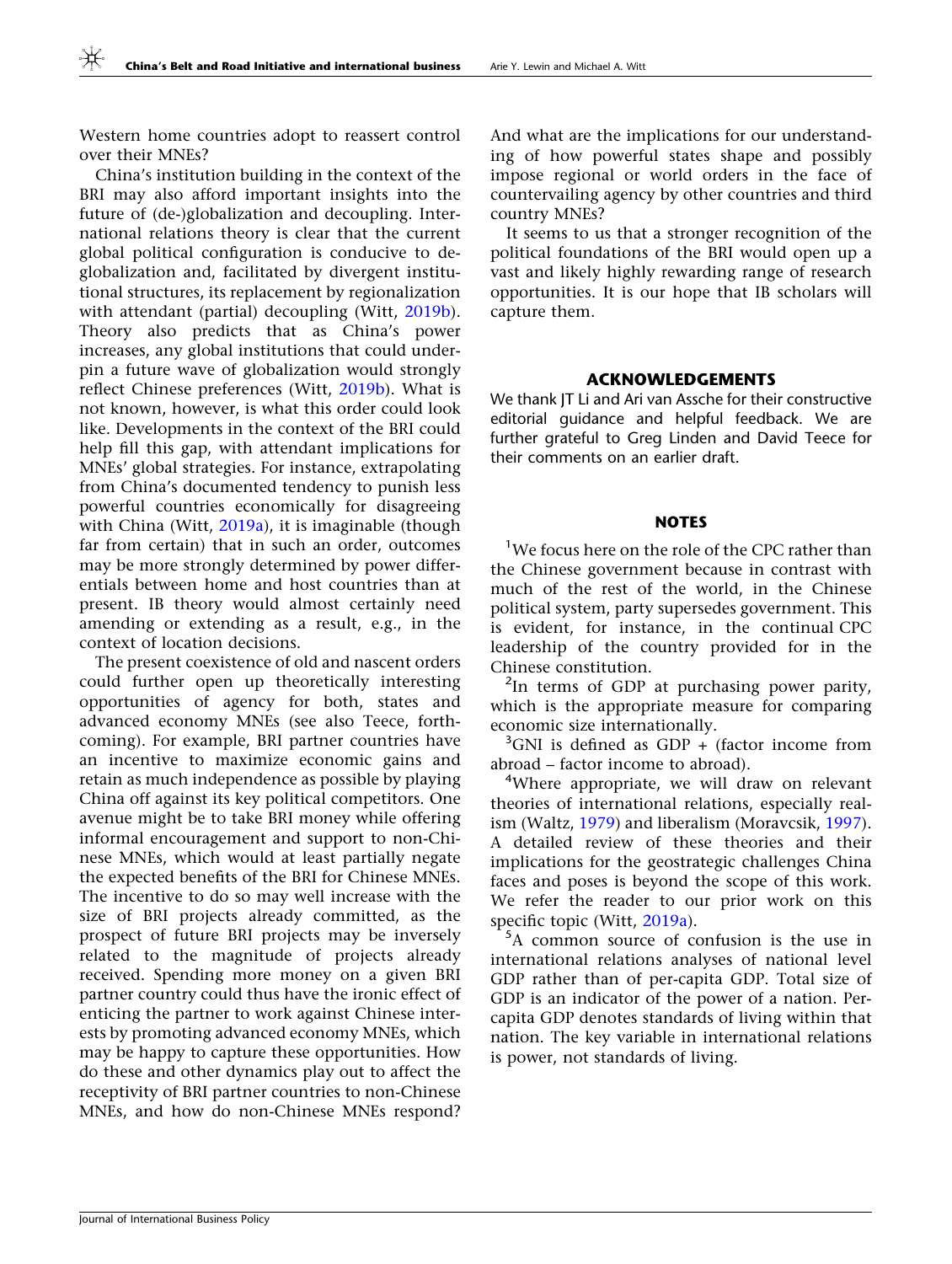#### **REFERENCES**

- <span id="page-8-0"></span>Adi-Habib, M. 2018. How China got Sri Lanka to cough up a port. Accessed Jan 19, 2022, from [https://www.nytimes.com/](https://www.nytimes.com/2018/06/25/world/asia/china-sri-lanka-port.html) [2018/06/25/world/asia/china-sri-lanka-port.html.](https://www.nytimes.com/2018/06/25/world/asia/china-sri-lanka-port.html)
- Ado, A., & Su, Z. 2016. China in Africa: A critical literature review. Critical Perspectives on International Business.
- Allison, G. 2017. Destined for war: Can America and China escape Thucydides's trap? New York: Houghton Mifflin Harcourt.
- ASEAN. 2007. Charter of the association of southeast Asian nations. Jakarta: ASEAN.
- Bechis, F. 2020. Se gli italiani preferiscono la cina agli usa (e alla ue) [if the Italians prefer China to the US (and the EU)]. Accessed Jan 19, 2022, from [https://formiche.net/2020/04/](https://formiche.net/2020/04/italiani-preferiscono-cina-usa-ue/) [italiani-preferiscono-cina-usa-ue/.](https://formiche.net/2020/04/italiani-preferiscono-cina-usa-ue/)
- Bradley, C., Choi, W., Seong, J., Stretch, B., Tonby, O., Wang, P., & Woetzel, J. 2020. The future of Asia: Decoding the value and performance of corporate Asia. Washington, DC: McKinsey Global Institute.
- Brattberg, E., & Feigenbaum, E. A. 2021. China's influence in southeastern, central, and eastern Europe: Vulnerabilities and resilience in four countries. Washington, DC: Carnegie Endowment for International Peace.
- Buckley, P. J., Clegg, L. J., Cross, A. R., Liu, X., Voss, H., & Zheng, P. 2007. The determinants of Chinese outward foreign direct investment. Journal of International Business Studies, 38(4): 499– 518.
- Carbaugh, R. J., & Hedrick, D. W. 2009. Will the dollar be dethroned as the main reserve currency? Global Economy Journal, 9(3): 1850176.
- Cau, E. 2018. Geopolitical implications of the Belt and Road Initiative: The backbone for a new world order? Contemporary Chinese Political Economy and Strategic Relations, 4(1): 39–105.
- Cebr. 2019. From silk road to silicon road: How the Belt and Road Initiative will transform the global economy. London: Cebr.
- China Briefing. 2021. China still a tier-3 manufacturer in global rankings. Accessed Feb 1, 2022, from [https://www.china](https://www.china-briefing.com/news/china-still-a-tier-3-manufacturer-in-global-rankings/)[briefing.com/news/china-still-a-tier-3-manufacturer-in-global](https://www.china-briefing.com/news/china-still-a-tier-3-manufacturer-in-global-rankings/)[rankings/.](https://www.china-briefing.com/news/china-still-a-tier-3-manufacturer-in-global-rankings/)
- Clarke, M. 2018. The Belt and Road Initiative: Exploring Beijing's motivations and challenges for its new silk road. Strategic Analysis, 42(2): 84–102.
- Dai, M., Maitra, M., & Yu, M. 2016. Unexceptional exporter performance in China? The role of processing trade. Journal of Development Economics, 121: 177–189.
- de la Bruyère, E. 2021. China's quest to shape the world through standards setting. Singapore: Hinrich Foundation.
- de Soyres, F., Mulabdic, A., & Ruta, M. 2019. Common transport infrastructure: A quantitative model and estimates from the Belt and Road Initiative, World Bank Policy Research Working Paper.
- Dossani, R., Bouey, J., & Zhu, K. 2020. Demystifying the Belt and Road Initiative: A clarification of its key features, objectives and impacts, Working papers. Santa Monica, CA: RAND Corporation.
- Economist. 2019. After half a century of success, the Asian tigers must reinvent themselves. Accessed Feb 1, 2022, from [https://](https://www.economist.com/special-report/2019/12/05/after-half-a-century-of-success-the-asian-tigers-must-reinvent-themselves) [www.economist.com/special-report/2019/12/05/after-half-a](https://www.economist.com/special-report/2019/12/05/after-half-a-century-of-success-the-asian-tigers-must-reinvent-themselves)[century-of-success-the-asian-tigers-must-reinvent-themselves](https://www.economist.com/special-report/2019/12/05/after-half-a-century-of-success-the-asian-tigers-must-reinvent-themselves).
- Eichengreen, B., Park, D., & Shin, K. 2012. When fast-growing economies slow down: International evidence and implications for China. Asian Economic Papers, 11(1): 42–87.
- Eichengreen, B., Park, D., & Shin, K. 2013. Growth slowdowns redux: New evidence on the middle-income trap. Cambridge: National Bureau of Economic Research.
- Ferdinand, P. 2016. Westward ho—the China dream and 'One Belt, One Road': Chinese foreign policy under Xi Jinping. International Affairs, 92(4): 941–957.
- Gelb, L. H. 2009. Power rules: How common sense can rescue American foreign policy. New York: Harper.
- Gilpin, R. 1975. U.S. Power and the multinational corporation. New York: Basic Books.
- He, B. 2019. The domestic politics of the Belt and Road Initiative and its implications. Journal of Contemporary China, 28(116): 180–195.
- Huang, K. 2021. Size of China's navy may be closing gap on US fleet but what can the PLA do with just one overseas naval base? Accessed Jan 19, 2022, from [https://www.scmp.com/](https://www.scmp.com/news/china/military/article/3125171/size-chinas-navy-may-be-closing-gap-us-fleet-what-can-pla-do) [news/china/military/article/3125171/size-chinas-navy-may](https://www.scmp.com/news/china/military/article/3125171/size-chinas-navy-may-be-closing-gap-us-fleet-what-can-pla-do)[be-closing-gap-us-fleet-what-can-pla-do](https://www.scmp.com/news/china/military/article/3125171/size-chinas-navy-may-be-closing-gap-us-fleet-what-can-pla-do).
- Hymer, S. H. 1976. The international operations of national firms: A study of direct foreign investment. Cambridge, MA: MIT Press.
- Johnston, L. A. 2019. The Belt and Road Initiative: What is in it for China? Asia & the Pacific Policy Studies, 6(1): 40–58.
- Layne, C. 2018. The US–Chinese power shift and the end of the pax americana. International Affairs, 94(1): 89–111.
- Lew, J. J., Roughhead, G., Hillman, J., & Sacks, D. 2021. China's Belt and Road: Implications for the United States. New York: Council on Foreign Relations.
- Lewin, A. Y., Kenney, M., & Murmann, J. P. 2016. China's innovation challenge: Overcoming the middle-income trap. Cambridge: Cambridge University Press.
- Li, J., Van Assche, A., Li, L., & Qian, G. 2021. Foreign direct investment along the Belt and Road: A political economy perspective. Journal of International Business Studies 1-18.
- Liang, Y. 2020. RMB internationalization and financing Belt– Road Initiative: An MMT perspective. The Chinese Economy, 53(4): 317–328.
- Liao, R. 2015. Out of the Bretton Woods: How the AIIB is different. Foreign Affairs, 27: 633–649.
- Mobley, T. 2019. The Belt and Road Initiative. Strategic Studies Quarterly, 13(3): 52–72.
- Moravcsik, A. 1997. Taking preferences seriously: A liberal theory of international politics. International Organization, 51(4): 513–553.
- Münchau, W. 2020. China is pitting EU countries against each other. Accessed Jan 19, 2022, from [https://www.ft.com/](https://www.ft.com/content/4ca9aafe-9c37-11ea-adb1-529f96d8a00b) [content/4ca9aafe-9c37-11ea-adb1-529f96d8a00b.](https://www.ft.com/content/4ca9aafe-9c37-11ea-adb1-529f96d8a00b)
- Nye, J. S. 1990. Soft power. Foreign Policy, 80: 153–171.
- Nye, J. S. 2020. Perspectives for a China strategy. Prism, 8(4):  $120 - 131.$
- OECD. 2019. OECD economic surveys: China. Paris: OECD.
- Paszak, P. 2021. The Malacca strait, the South China Sea and the Sino–American competition in the Indo-Pacific. Journal of Asian Security and International Affairs 23477970211017494.
- Powell, J. 2022. China's population is shrinking, fast. Accessed Feb 1, 2022, from [https://www.ft.com/content/28a1f975-](https://www.ft.com/content/28a1f975-8374-4b87-b2ba-2e60ddf203a0) [8374-4b87-b2ba-2e60ddf203a0](https://www.ft.com/content/28a1f975-8374-4b87-b2ba-2e60ddf203a0).
- Prescott, E. C. 1988. Robert m. Solow's neoclassical growth model: An influential contribution to economics. The Scandinavian Journal of Economics, 90(1): 7–12.
- Rotblat, C. 2017. Weaponizing the plumbing: Dollar diplomacy, yuan internationalization, and the future of financial sanctions. UCLA Journal of International Law and Foreign Affairs, 21: 311.
- Rozelle, S., & Hell, N. 2020. Invisible China: How the urban-rural divide threatens China's rise. Chicago: University of Chicago Press.
- Shambaugh, D. 2018. US-China rivalry in Southeast Asia: Power shift or competitive coexistence? International Security, 42(4): 85–127.
- Teece, D. J. forthcoming. A wider aperture lens for global strategic management: The global enterprise in a bifurcated global economy. Global Strategy Journal.
- Turcsanyi, R., & Kachlikova, E. 2020. The BRI and China's soft power in Europe: Why Chinese narratives (initially) won. Journal of Current Chinese Affairs, 49(1): 58–81.
- United Nations. 2019. Population dynamics. Accessed Feb 1, 2022, from <https://population.un.org/wpp/>.
- Vollset, S.E., Goren, E., Yuan, C.-W., Cao, J., Smith, A.E., Hsiao, T., Bisignano, C., Azhar, G.S., Castro, E., & Chalek, J. 2020. Fertility, mortality, migration, and population scenarios for 195 countries and territories from 2017 to 2100: A forecasting